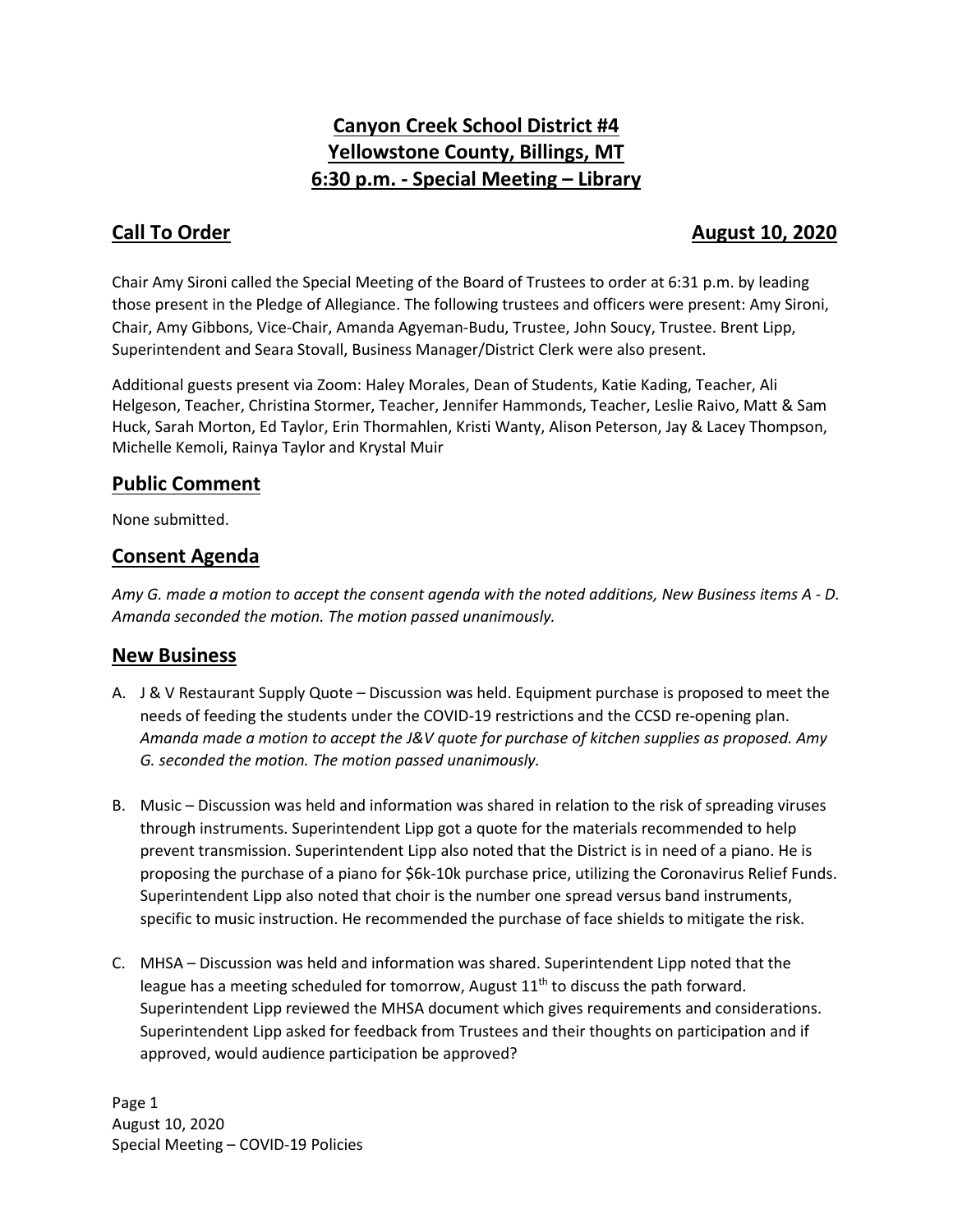Amy G. noted that she did not feel there was any way to allow audiences in the gym and adhere to social distancing requirements. Amy S. and Amy G. noted that a live-stream would be the second best option. John noted that having sports is important and feels we should have seasons. He also noted that it would be very difficult to police audience participation. Amanda inquired what would happen if other schools decided not to allow external audience participation. That will be discussed tomorrow in addition to skill-set opportunity if the league does not decide to hold seasons. Superintendent Lipp will look into live-stream options and get a quote back to the Trustees. Amanda was in favor of practice versus not having anything, if seasons were cut.

The Board opened the topic to feedback from meeting participants. It was noted that sports are important to be held. It was noted that the preference would be to have at least one parent allowed to attend the games.

Superintendent Lipp will propose a universal expectation from all districts participating in the league. Another audience comment was that on a bigger scale the norm is becoming sports without fans, so the transition may not be that big of a deal.

- D. Physicians Letter to District 2 Recommendations for returning to school / staying home when ill Discussion was held and information was shared. If families choose not to seek healthcare guidance for their student, then those individuals should stay home until ALL the following criteria have been met:
	- It has been 10 days since the onset of symptoms
	- The individual has had no fever for 24 hours without the use of fever-reducing medications
	- Symptoms of illness are improving

The noted recommendations may change based on the spread of COVID-19 in our community. Amy S. asked that Superintendent Lipp bring back the RiverStone recommendations as well as the current CDC guidelines for discussion at the Regular meeting next Monday. They will compare the guidelines provided in the shared physician's letter and the recommendations from the other entities.

There was an audience comment requesting that a form be available for completion to share student on-going illnesses such as allergies. Superintendent Lipp noted that a form does exist and will be sent out in the newsletter later this week.

E. 1900 Policy Series – COVID-19 Emergency Measures – Discussion was held. Superintendent Lipp shared that he strongly feels the December 31, 2020 deadline is required and if needed the policies can be reviewed and extended at that time.

1903 – School District Meetings, Gatherings, Events and Visitors - John noted that he felt there should not be restrictions placed on age or health conditions for participants/visitors of the school facilities and participating events. He felt a strict statement like that is discriminatory. It was discussed that the language should be revised to remove "must not attend School District". John and Amy S. noted that they did not like the wording and felt that they could revise the wording. It was noted that the paragraph, "Vulnerable individuals…" under School District Events, Policy 1903 should be considered for complete removal. Amy G. noted that she felt part of the statement should be included in the policy. Superintendent Lipp has revised the statement per the Trustees

Page 2 August 10, 2020 Special Meeting – COVID-19 Policies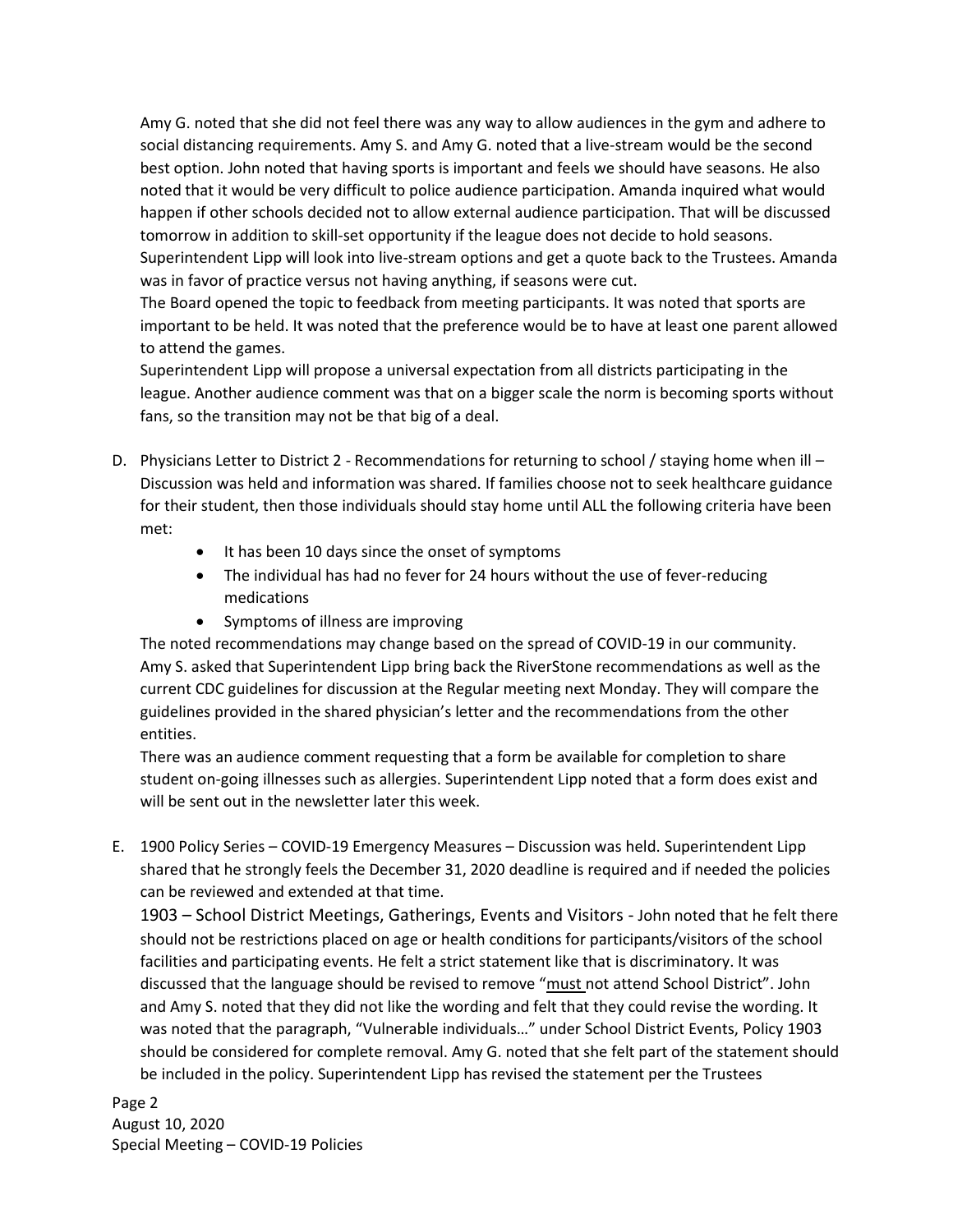recommendations and will bring the revised policy back to the board for approval at the Regular meeting, August 17<sup>th</sup>.

Facilities Use Agreement – Trustees discussion was to evaluate the necessity of the facilities use on a case-by-case basis via procedural language and leave the policy in place as written.

1905 – Student, Staff and Community Health and Safety – no revisions from previously adopted policy.

"Vulnerable Individuals" paragraph will be revised to match the revision to the same language in Policy 1903.

1906 – Student Instruction Resources and Best Practices – revised to include satisfying aggregate hour requirements and proficiency-based ANB calculation for specific situations. 1907 – School District Declaration of Emergency – board of trustees is authorized to declare that a state of emergency exists within the community.

1909 – Human Resources and Personnel – no revisions from previously adopted policy.

1910 – Personnel Use of Leave– no revisions from previously adopted policy.

1910F1 – Emergency Paid Sick Leave

1910F2 – Emergency FMLA

- 1911 School District Budget Adoption, Amendment and Audit– no revisions from previously adopted policy.
- 1912 School District Elections Rescheduled Due to Emergency– no revisions from previously adopted policy.

*Amanda moved to table the 1900 Policy Series - COVID-19 Emergency Measures until the next Regular board meeting, scheduled for August 17, 2020, when the discussed revisions can be completed and approved. Amy G. seconded the motion. The motion passed unanimously.*

- F. Q&A Reopening Plan Superintendent Lipp presented some questions and answers on specific items of the reopening plan, i.e. masks, signage, lanyards for masks, sports – football co-op with Elysian. More details will be shared following the sports meeting scheduled for August,  $11<sup>th</sup>$ .
	- Cohorts have been established for K-2, 3-5 and 6-8. Visitors and volunteers will be restricted from joining at lunch and/or birthday parties, etc. The school architectural design allows the district to split the grades per cohorts with minimal accommodations/concerns. The playground is also sectioned off into zones that will be assigned to a cohort for certain recess times and on a rotating schedule.
	- Cleaning schedules have been made in detail, check lists for required cleaning have been developed and will be kept for District and Health records.
	- Instructional requirements include that all teachers have a Google Classroom platform in place and used consistently. This will assist with the transition to distance learning if students are out of the classroom due to quarantine.
	- Student check-in and out for appointments etc. during the day is asked to be limited if not eliminated. This will prevent additional exposures/contaminations throughout the day.
	- The cohort map was shared with detail for each cohort pick-up and drop-off location. Each cohort has a separate entrance/exit point and is color-coded with cones to match the map.

Page 3 August 10, 2020 Special Meeting – COVID-19 Policies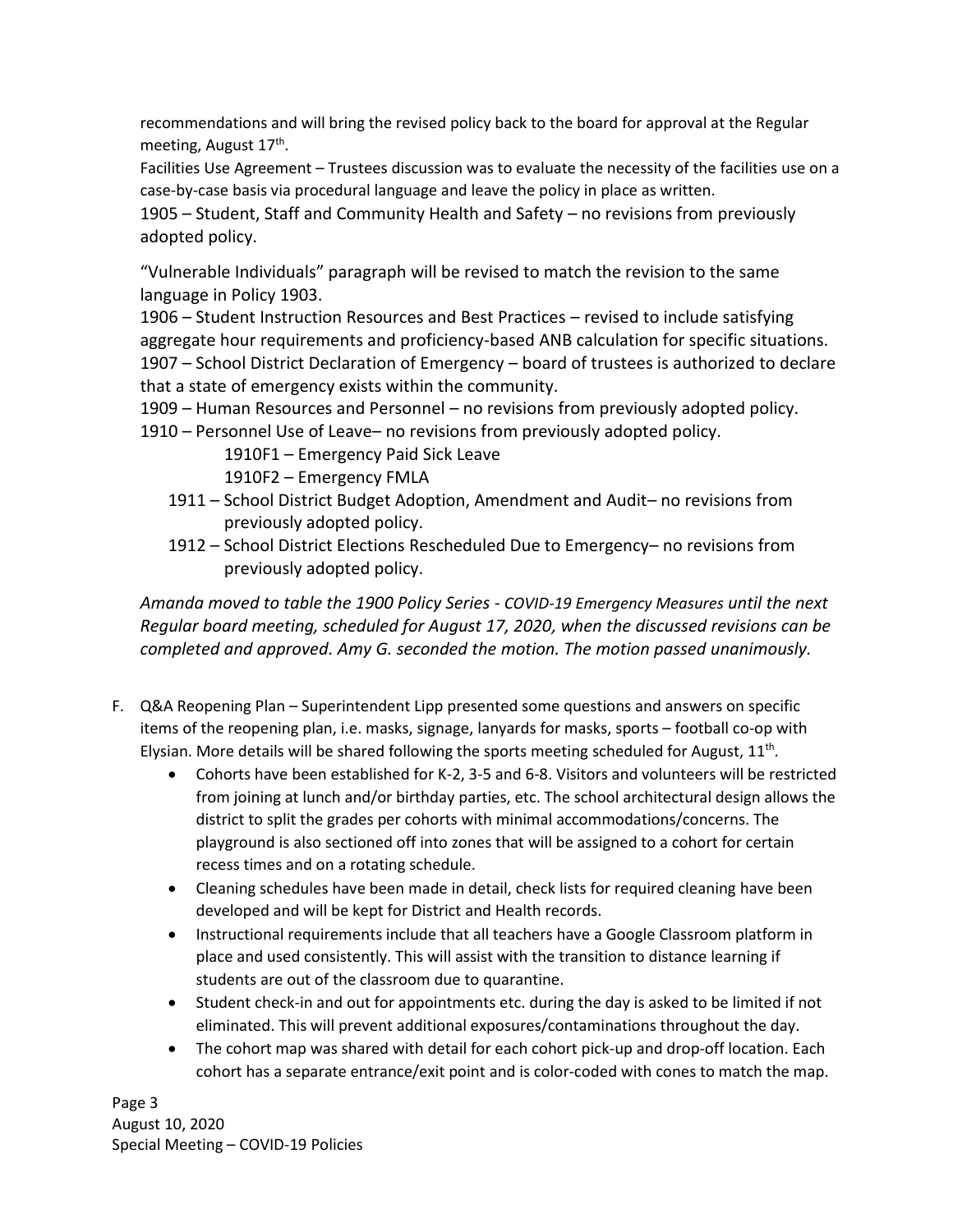If parents have multiple children in multiple cohorts, it will be required that each student be dropped off or picked up in their specific cohort location.

- Busing schedules will be finalized with length of transport being the focus point. 6-8 grades will be dropped off first and picked up last to accommodate families with older and younger siblings.
- If a student/staff get diagnosed with a positive case, HIPAA & FERPA regulations will be adhered to. There will be communications out with very limited details, protecting the privacy rights of students and staff. The District is requiring that increased emergency contacts be listed for each student, so that in the case a student does appear to have COVID-19 symptoms, they absolutely will be picked up and removed from the school facility.
- Online learning is not available, as it is not an effective way to learn, unless that learning platform is mandated. If parents are not comfortable with their students attending school in the building because they do not feel safe, there is the option to homeschool or transfer to another district that offers the online learning platform.
- There will be no sharing of school supplies. Each student will have their own. Snacks allowed to be brought to school must be individually packaged. Each student will be asked to bring a water bottle as the spouts have been turned off at the water fountains. The water bottles will be sent home each week for cleaning at home.
- Field trips will be a case-by-case consideration pending the current COVID-19 status.
- There was an audience inquiry to how medications would be distributed throughout the cohorts. There is a plan in place and Superintendent Lipp will follow-up and get the plan finalized for public distribution.
- There was an inquiry on if the band instruments will still be allowed to be left in the music room. Yes, they will be.
- There was a question on if the teachers have an expedited COVID-19 testing opportunity like other front-line workers. There was no clear answer shared.
- It was asked how Superintendent Lipp felt the proficiency of the student learning from last spring's distance learning stands. He shared that there will be district-wide testing occurring early in the fall so that we have a status of where the students stand.
- Kindergarten Roundup did not occur, so for the first two weeks of school, testing will occur and students will be placed as deemed appropriate.
- There was positive comments and thanks given for the efforts the district has put forth and the communication that has taken place to date in reference to the reopening plan. There will be a newsletter being sent out this week via email, webpage and mailed with additional details.